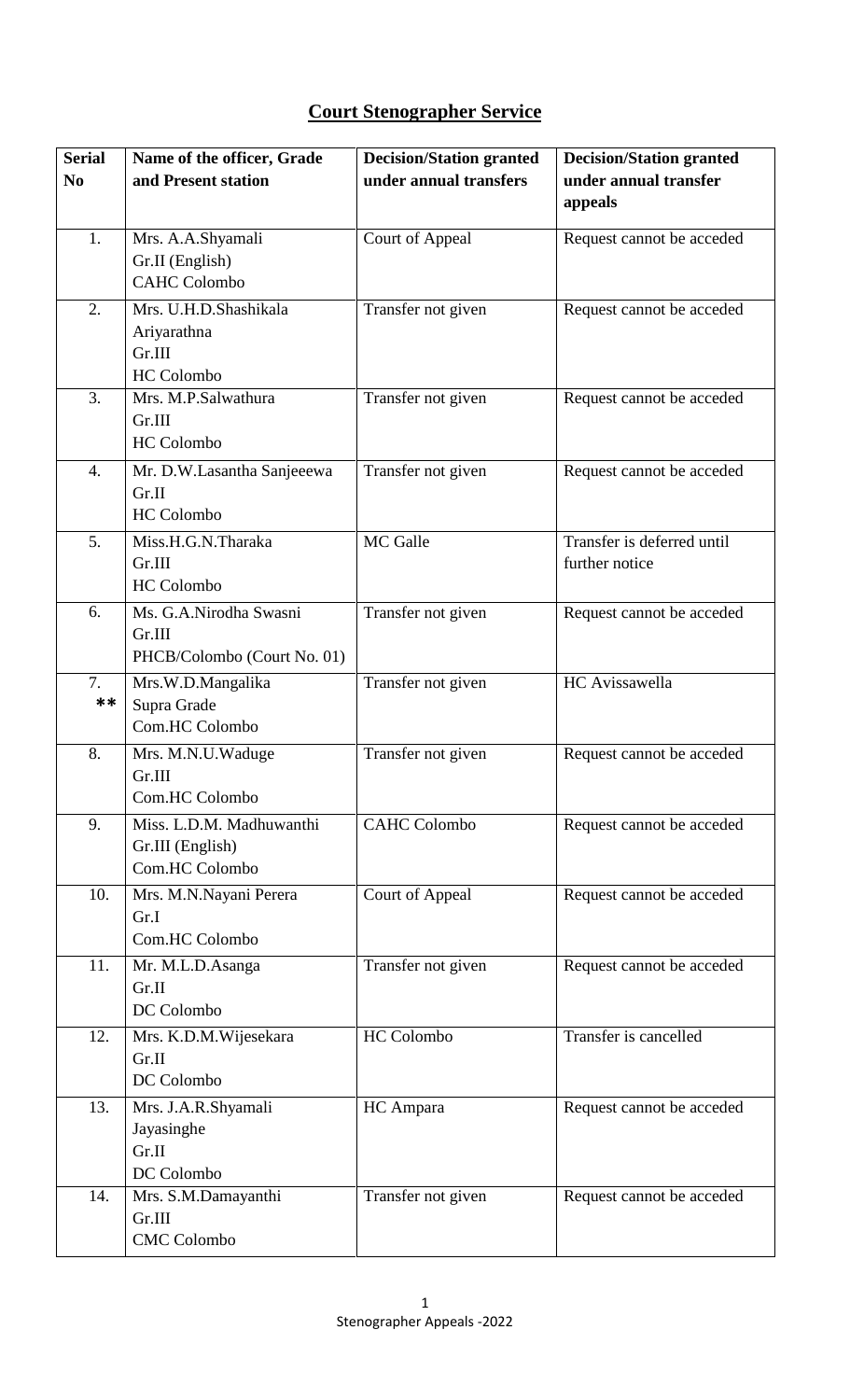| 15. | Mrs. K.G.Chandima Kumari<br>Gr.I<br><b>CMC</b> Colombo           | DC Colombo         | Transfer is cancelled                                         |
|-----|------------------------------------------------------------------|--------------------|---------------------------------------------------------------|
| 16. | Mrs.G.Nadeesha Lakmali<br>Gr.III<br><b>CMC</b> Colombo           | Transfer not given | MC Panadura<br>(Transfer is deferred until<br>further notice) |
| 17. | Mrs. J.Chathumali Rajapaksha<br>Gr.III<br><b>CMC</b> Colombo     | Transfer not given | Request cannot be acceded                                     |
| 18. | Mrs. V.P.D.Nisansala<br>Gr.III<br><b>CMC</b> Colombo             | Transfer not given | Request cannot be acceded                                     |
| 19. | Mrs. H.P.V.Ruvina Dharshani<br>Gr.III<br><b>CMC</b> Colombo      | Transfer not given | Request cannot be acceded                                     |
| 20. | Mrs. H.W.Ayanthi Iresha<br>Gr.III<br><b>CMC</b> Colombo          | Transfer not given | Request cannot be acceded                                     |
| 21. | Mrs. S.D.Thenuwara<br>Gr.III<br>MC Colombo Fort                  | Transfer not given | Request cannot be acceded                                     |
| 22. | Mrs.A.A.U.Sanjeewani<br>Amarasinghe<br>Gr.III<br>MC Colombo Fort | Transfer not given | To be posted to proposed<br>DC Welisara                       |
| 23. | Mrs. G.A. Viroshi Sashenka<br>Gr.III<br>DC Mt.Lavinia            | Transfer not given | Request cannot be acceded                                     |
| 24. | Ms. M.A.M.Achintha Kumari<br>Gr.III<br>MC Maligakanda            | Transfer not given | DC Panadura<br>(Transfer is deferred until<br>further notice  |
| 25. | Mrs. S.Isuri Wickramarathna<br>Gr.III<br>MC Maligakanda          | Transfer not given | Request cannot be acceded                                     |
| 26. | Miss. R.D.Chanudi Dilshani<br>Gr.III<br><b>DC</b> Kalutara       | Transfer not given | DC Ratnapura                                                  |
| 27. | Mr. B.T.I.Chandimal<br>Gr.II<br>MC Kalutara                      | Transfer not given | Request cannot be acceded                                     |
| 28. | Mrs. D.Sandunika<br>Samararathna<br>Gr.III<br>MC Kalutara        | Transfer not given | Request cannot be acceded                                     |
| 29. | Mrs. G.T.H. Priyadarshani<br>Gr.II<br>DC Horana                  | DC/MC Kesbewa      | Request cannot be acceded                                     |
| 30. | Mrs. W.Imalika Asanthi<br>Gr.II<br>DC Matugama                   | Transfer not given | Request cannot be acceded                                     |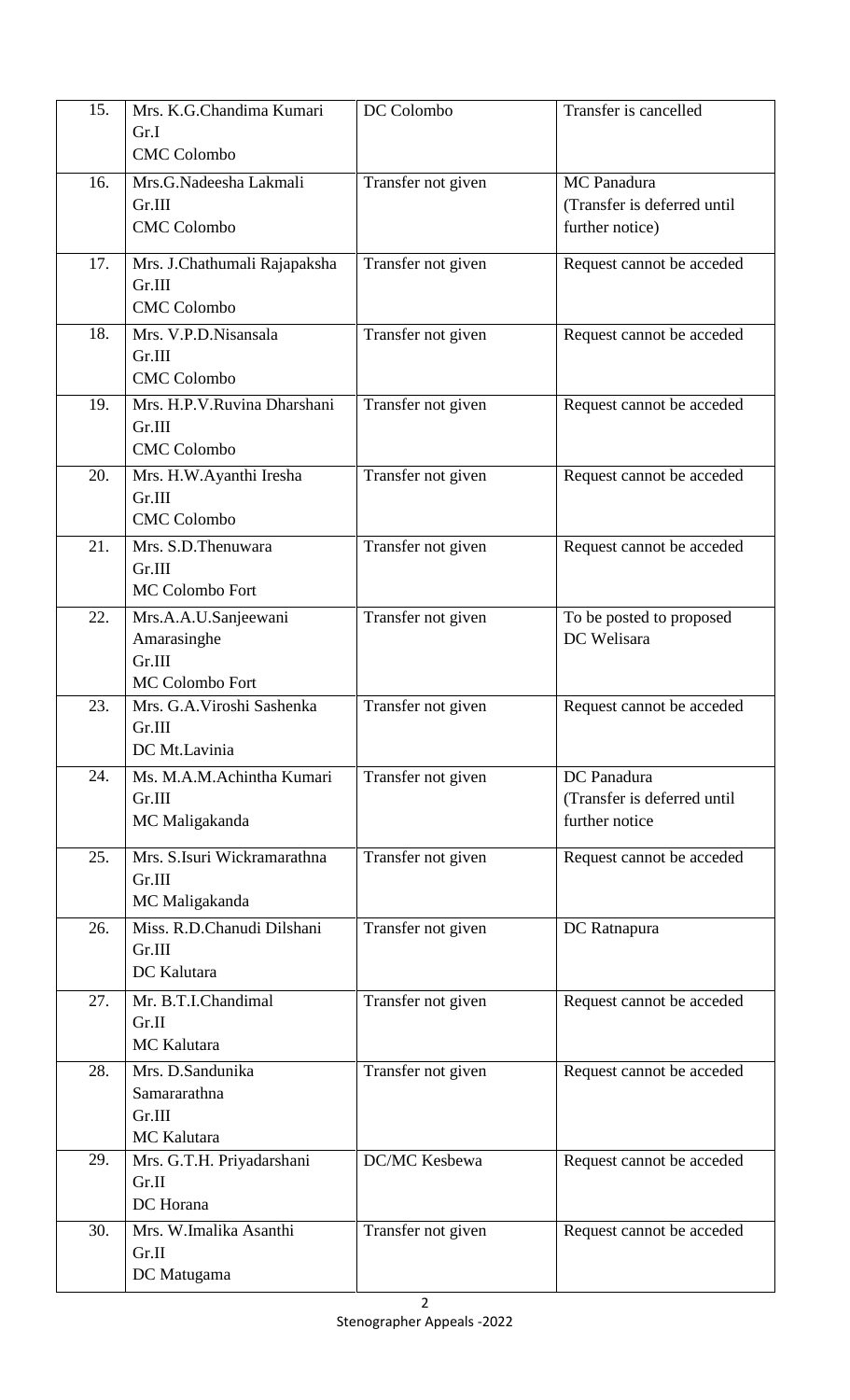| 31. | Mrs. C.U.Galhena<br>Gr.II             | Transfer not given | Request cannot be acceded    |
|-----|---------------------------------------|--------------------|------------------------------|
|     | DC Panadura                           |                    |                              |
| 32. | Mrs. K.M. Upahara                     | Transfer not given | Request cannot be acceded    |
|     | Gr.III<br>DC Panadura                 |                    |                              |
| 33. | Mrs. P.N.Perera                       | Com. HC Colombo    | Transfer is cancelled        |
|     | Gr.I (Sinhala)                        |                    | (To be posted to proposed DC |
|     | <b>CAHC</b> Gampaha                   |                    | Mahara)                      |
| 34. | Mrs. H.P.W.S. Hewawasam               | Com. HC Colombo    | Request cannot be acceded    |
|     | Gr.I (English)                        |                    |                              |
|     | <b>CAHC</b> Gampaha                   |                    |                              |
| 35. | Mrs. M.A. Anusha                      | Transfer not given | Request cannot be acceded    |
|     | Gr.I<br>MC Mahara                     |                    |                              |
| 36. | Mrs. M.A.C.L.Madduma                  | Transfer not given | DC Colombo                   |
|     | Arachchi                              |                    |                              |
|     | Gr.III                                |                    |                              |
|     | DC Negombo                            |                    |                              |
| 37. | Mrs. M.A.Gayani Pamodya<br>Gr.III     | Transfer not given | Request cannot be acceded    |
|     | MC Welisara                           |                    |                              |
| 38. | Mrs. N.W.K.A.N. Dilshani              | Transfer not given | Request cannot be acceded    |
|     | Gr.II                                 |                    |                              |
|     | HC Balapitiya                         |                    |                              |
| 39. | Mrs. H.G.M.Shyalika Nilushi           | Transfer not given | Request cannot be acceded    |
|     | Gr.I<br>DC Balapitiya                 |                    |                              |
| 40. | Mrs. N.Thushanthi Gunasekara          | Transfer not given | Request cannot be acceded    |
|     | Gr.I                                  |                    |                              |
|     | <b>HC</b> Galle                       |                    |                              |
| 41. | Mrs. B.Mahesha Sudeshika              | Transfer not given | Request cannot be acceded    |
|     | Gr.I                                  |                    |                              |
| 42. | DC Elpitiya<br>Ms. T.A. Anusha Kumari |                    |                              |
|     | Gr.I                                  | Transfer not given | Request cannot be acceded    |
|     | DC/MC Udugama                         |                    |                              |
| 43. | Mr. M.Asanka Shrinath                 | Transfer not given | Request cannot be acceded    |
|     | Gr.II                                 |                    |                              |
|     | DC/MC Udugama                         |                    |                              |
| 44. | Mrs. N.G.Amali Inosha<br>Gr.I         | Transfer not given | Request cannot be acceded    |
|     | DC Matara                             |                    |                              |
| 45. | Mrs. R.Pathma                         | Transfer not given | DC/MC Morawaka               |
|     | Gr.I                                  |                    |                              |
|     | DC Matara                             |                    |                              |
| 46. | Mrs. C.K.Karasinghe Arachchi          | Transfer not given | DC Matara                    |
|     | Gr.II<br>DC/MC Morawaka               |                    |                              |
|     |                                       |                    |                              |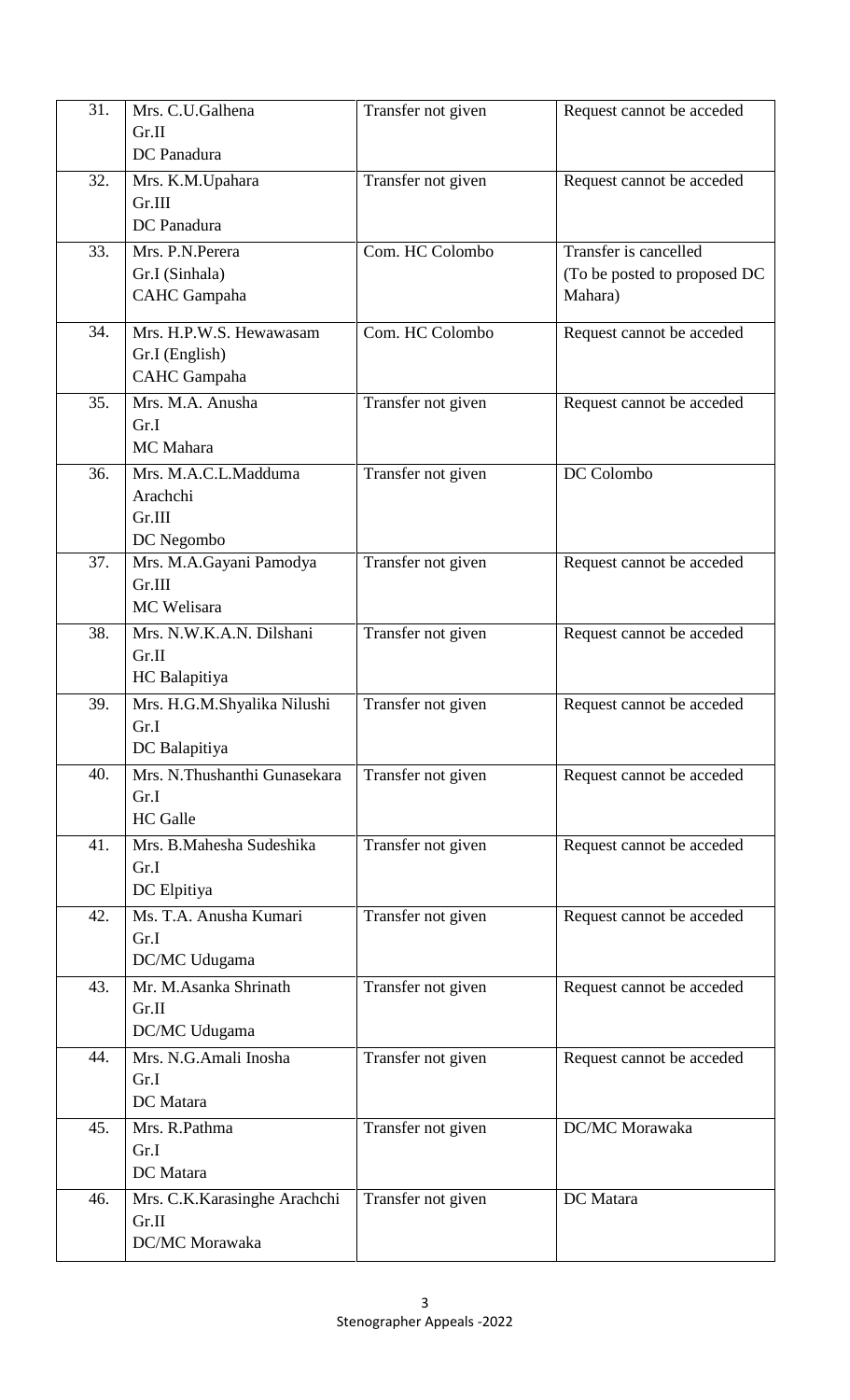| 47. | Mrs. L.H.S.Inesha          | Transfer not given | Request cannot be acceded |
|-----|----------------------------|--------------------|---------------------------|
|     | Gr.I                       |                    |                           |
|     | DC/MC Morawaka             |                    |                           |
| 48. | Mrs. N.I.S.Mohotti         |                    | Request cannot be acceded |
|     | Gr.II                      | Transfer not given |                           |
|     |                            |                    |                           |
|     | DC/MC Morawaka             |                    |                           |
| 49. | Mrs. S.S.Liyana Arachchi   | Transfer not given | Request cannot be acceded |
|     | Gr.I                       |                    |                           |
|     | DC/MC Tissamaharama        |                    |                           |
| 50. | Mrs. A.P.R.Lakshani        | Transfer not given | Request cannot be acceded |
|     | Gr.III                     |                    |                           |
|     | DC/MC Tissamaharama        |                    |                           |
| 51. | Mrs. L.Manohari Nilaweera  | Transfer not given | Request cannot be acceded |
|     | Gr.II                      |                    |                           |
|     | <b>HC</b> Hambantota       |                    |                           |
| 52. | Mrs. S.P.Ishara Subhashini | Transfer not given | Request cannot be acceded |
|     | Gr.II                      |                    |                           |
|     | DC/MC Hambantota           |                    |                           |
| 53. | Mrs. S.H.N.Dilrukshi       | Transfer not given |                           |
|     | Gr.I                       |                    | Request cannot be acceded |
|     | DC/MC Hambantota           |                    |                           |
|     |                            |                    |                           |
| 54. | Mrs.U.G.Sachintha Uchana   | Transfer not given | HC Anuradhapura           |
|     | Gr.III                     |                    |                           |
|     | <b>HC</b> Kandy            |                    |                           |
| 55. | Mrs. K.M.W.Kumuduni        | Transfer not given | MC Kegalle                |
|     | Karunarathne               |                    |                           |
|     | Gr.I                       |                    |                           |
|     | DC Kandy                   |                    |                           |
| 56. | Mrs. S.V.N.Deepika         | DC/MC Gampola      | Transfer is cancelled     |
|     | Samarasinghe               |                    |                           |
|     | Gr.I                       |                    |                           |
|     | DC Kandy                   |                    |                           |
| 57. | Mrs. R.M.I.K.Rajanayake    | MC Galagedara      | Request cannot be acceded |
|     | Gr.I                       |                    |                           |
|     | DC Kandy                   |                    |                           |
| 58. | Mr. L.Hasitha Maduranga    | Transfer not given | Request cannot be acceded |
|     | Gr.III                     |                    |                           |
|     | HC Nuwara Eliya            |                    |                           |
| 59. | Ms. A.D.Siriyalatha        | Transfer not given | Request cannot be acceded |
|     | Gr.I                       |                    |                           |
|     | HC Nuwara Eliya            |                    |                           |
| 60. | Mrs. U.G.L.Madhushika      | MC Galagedara      | Transfer is cancelled     |
|     | Uduwawalage                |                    |                           |
|     | Gr.III                     |                    |                           |
|     | DC/MC Walapane             |                    |                           |
| 61. | Mrs. I.G.S.K.Dilrukshi     | MC Nuwara Eliya    | Request cannot be acceded |
|     | Gr.I                       |                    |                           |
|     | <b>DC/MC Hatton</b>        |                    |                           |
|     |                            |                    |                           |
| 62. | Mrs. S.P. Koralegedara     | Transfer not given | Request cannot be acceded |
|     | Gr.I                       |                    |                           |
|     | <b>DC/MC Hatton</b>        |                    |                           |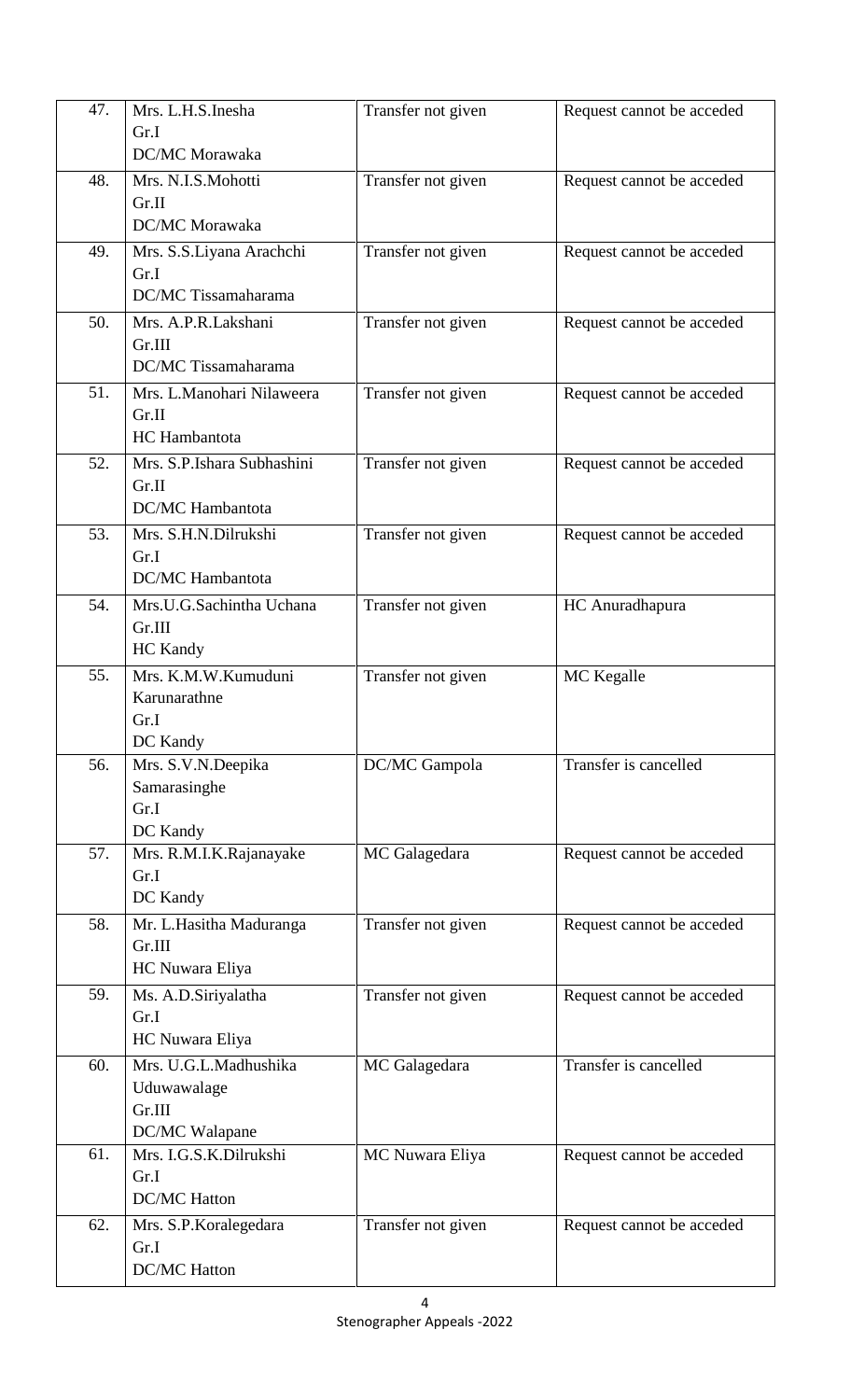| 63. | Mrs. E.K.G.Shanika Udayangani Transfer not given |                    | DC Embilipitiya             |
|-----|--------------------------------------------------|--------------------|-----------------------------|
|     | Gr.III                                           |                    |                             |
|     | <b>DC/MC</b> Matale                              |                    |                             |
| 64. | Mr. A.M.A.Lakmal Wijerathne                      | Transfer not given | <b>MC</b> Naula             |
|     | Gr.II                                            |                    | (Transfer is deferred until |
|     | DC/MC Dambulla                                   |                    | further notice)             |
|     |                                                  |                    |                             |
| 65. | Mrs. W.M.K.K. Wijesekara                         | DC Kandy           | Transfer is cancelled       |
|     | Gr.I                                             |                    |                             |
|     | MC Galagedara                                    |                    |                             |
| 66. | Mrs. W.K.Hasini Nilanga                          | Transfer not given | Request cannot be acceded   |
|     | Gr.II                                            |                    |                             |
|     | HC Ratnapura                                     |                    |                             |
| 67. | Mrs. R.A.H.S.Rajapaksha                          | Transfer not given | Request cannot be acceded   |
|     | Gr.I                                             |                    |                             |
|     | HC Ratnapura                                     |                    |                             |
| 68. | Mrs. H.G.Desika Nishanthi                        | Transfer not given | Request cannot be acceded   |
|     | Gr.I                                             |                    |                             |
|     | MC Ratnapura                                     |                    |                             |
| 69. | Mrs. W.H.K.Malweera                              | Transfer not given | Request cannot be acceded   |
|     | Arachchi                                         |                    |                             |
|     | Gr.II                                            |                    |                             |
|     | HC Embilipitiya                                  |                    |                             |
| 70. | Mrs. M.A.D.K.                                    | Transfer not given | MC Colombo-Fort             |
|     | Maddumarachchi                                   |                    |                             |
|     | Gr.II                                            |                    |                             |
|     | HC Embilipitiya                                  |                    |                             |
| 71. | Mrs. G.P.H.Shalani                               | Transfer not given | Request cannot be acceded   |
|     | Madhushani                                       |                    |                             |
|     | Gr.II                                            |                    |                             |
| 72. | DC Embilipitiya<br>Mrs. Hewa Gajanayakage        | Transfer not given | Request cannot be acceded   |
|     | Rasanjali                                        |                    |                             |
|     | Gr.II                                            |                    |                             |
|     | DC Embilipitiya                                  |                    |                             |
| 73. | Mrs. K.Y.Danisha Sewwandi                        | Transfer not given | DC/MC Balangoda             |
|     | Gr.III                                           |                    |                             |
|     | DC Embilipitiya                                  |                    |                             |
| 74. | Miss. G.T.Priyanka                               | Transfer not given | Request cannot be acceded   |
|     | Gr.II                                            |                    |                             |
|     | MC Embilipitiya                                  |                    |                             |
| 75. | Ms. B.K.I.Dilanka                                | Transfer not given | Request cannot be acceded   |
|     | Gr.II                                            |                    |                             |
|     | MC Embilipitiya                                  |                    |                             |
| 76. | Mrs. R.G.T.R.Jayarathne                          | Transfer not given | DC Kandy                    |
|     | Gr.III                                           |                    |                             |
|     | MC Kegalle                                       |                    |                             |
| 77. | Mrs. S.N.S.Samarasinghe                          | HC Kurunegala      | Transfer is cancelled       |
|     | Gr.I                                             |                    |                             |
|     | DC/MC Warakapola                                 |                    |                             |
|     |                                                  |                    |                             |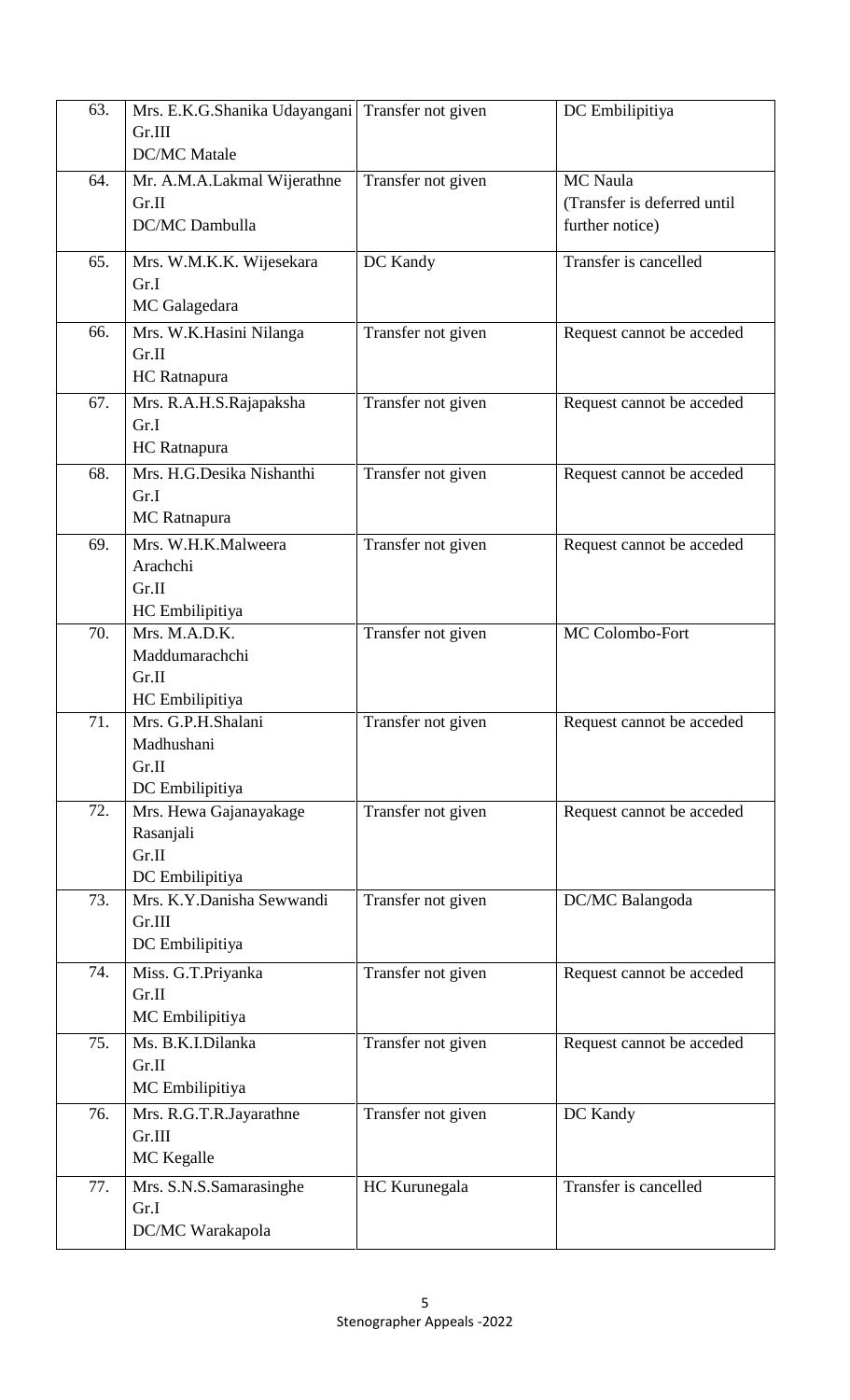| 78. | Mrs. V.G.Ayesha Madhuwanthi            | Transfer not given | Request cannot be acceded   |
|-----|----------------------------------------|--------------------|-----------------------------|
|     | Gr.III                                 |                    |                             |
|     | MC Kuliyapitiya                        |                    |                             |
| 79. | Mrs. D.M.C.Dineshika                   | Transfer not given | To be posted to proposed    |
|     | Gr.I                                   |                    | MC Nochchiyagama            |
|     | MC Galgamuwa                           |                    |                             |
| 80. | Mrs. Ishara Dilini                     | Transfer not given | HC Kurunegala               |
|     | Wimalasooriya                          |                    |                             |
|     | Gr.I                                   |                    |                             |
|     | MC Polgahawela                         |                    |                             |
| 81. | Miss. J.A.M.Prabhani                   | Transfer not given | DC Kalutara                 |
|     | Gr.III                                 |                    | (Transfer is deferred until |
|     | <b>HC</b> Puttalam                     |                    | further notice)             |
| 82. | Mrs. P.M.U.Priyadarshani               | Transfer not given | Request cannot be acceded   |
|     | Ranjith                                |                    |                             |
|     | Gr.III                                 |                    |                             |
|     | DC/MC Polonnaruwa                      |                    |                             |
| 83. | Mrs. J.S.R.W.K.Jayasinghe              | MC Galgamuwa       | Transfer is cancelled       |
|     | Gr.II                                  |                    | (To be posted to proposed   |
|     | MC Tambuttegama                        |                    | MC Nochchiyagama)           |
| 84. | Mrs. H.W.L.Priyangika                  | Transfer not given | Request cannot be acceded   |
|     | Wijethilaka                            |                    |                             |
|     | Gr.I                                   |                    |                             |
|     | HC Badulla                             |                    |                             |
| 85. | Mrs.A.A.H.Sandamali                    | Transfer not given | Request cannot be acceded   |
|     | Senevirathne                           |                    |                             |
|     | Gr.I                                   |                    |                             |
|     | DC Badulla                             |                    |                             |
| 86. | Mrs. A.G.R.Nuwangi                     | Transfer not given | Request cannot be acceded   |
|     | Gr.II                                  |                    |                             |
|     | MC Siyambalanduwa                      |                    |                             |
| 87. | Mrs. U.A.A.N.D.Silva                   | Transfer not given | Request cannot be acceded   |
|     | Gr.I                                   |                    |                             |
|     | MC Siyambalanduwa                      |                    |                             |
| 88. | Mrs. R.P.D.W.K.S. Rajapaksha           | Transfer not given | Request cannot be acceded   |
|     | Gr.II                                  |                    |                             |
|     | MC Siyambalanduwa                      |                    |                             |
| 89. | Mrs. M.M.S.U. Moremada                 | Transfer not given | Request cannot be acceded   |
|     | Gr.II                                  |                    |                             |
|     | DC/MC Dehiattakandiya                  |                    |                             |
| 90. | Mr. E.A.N.S. Edirisinghe               | Transfer not given | Request cannot be acceded   |
|     | Gr. II                                 |                    |                             |
|     | DC/MC Dehiattakandiya                  |                    |                             |
| 91. | Miss.M.A.K.R.Sanjeewani                | DC/MC Walasmulla   | Transfer is deferred until  |
|     | Gr.III                                 |                    | further notice              |
|     | DC/MC Dehiattakandiya                  |                    |                             |
| 92. | Mrs. T. Sirikaran                      | MC Kalmunai        | MC Akkaraipattu             |
|     | Gr.III (Tamil)<br><b>DC/MC Potuvil</b> |                    |                             |
|     |                                        |                    |                             |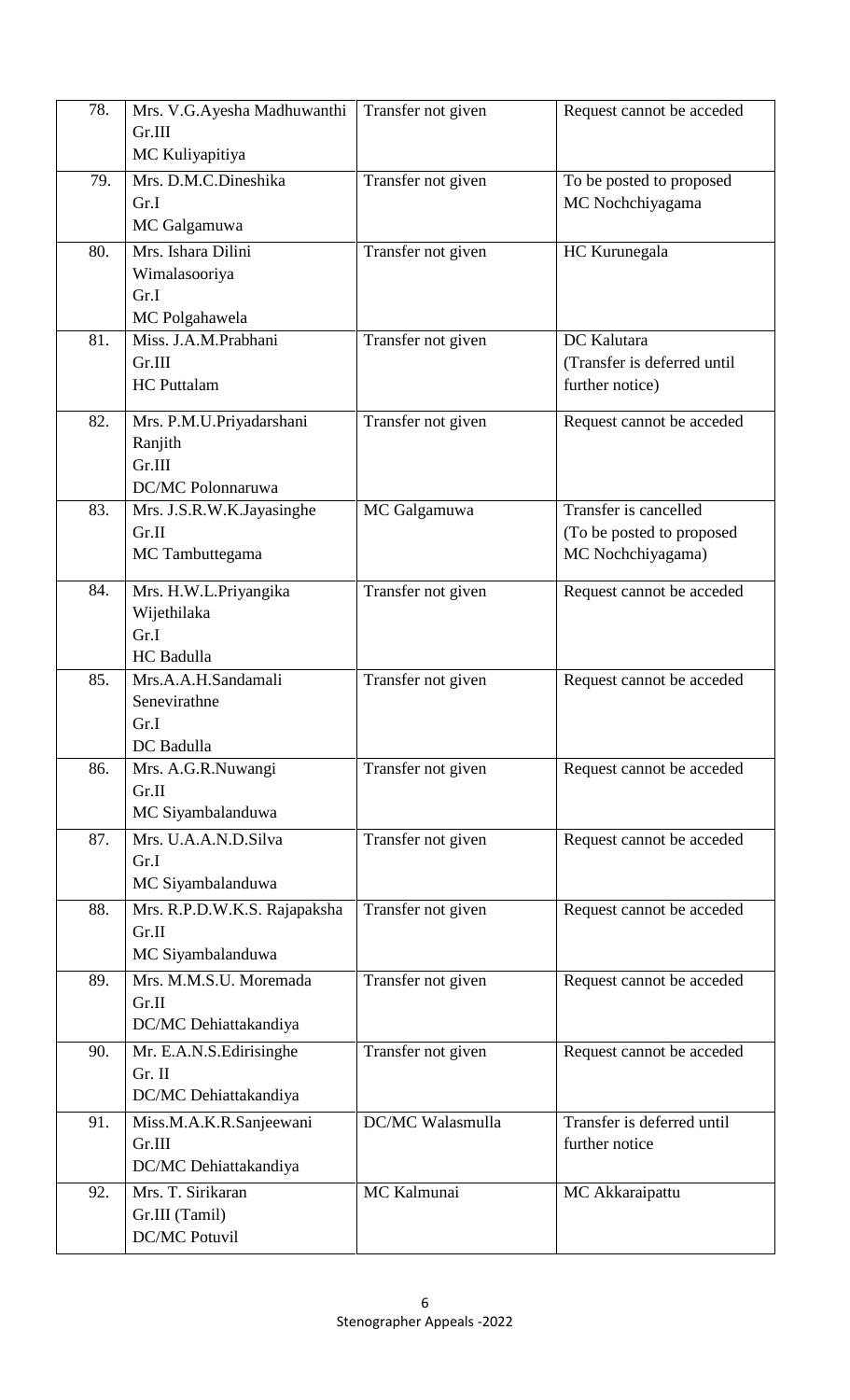| 93.  | Miss. M.I. Farsana         | Transfer not given    | MC Kalmunai                 |
|------|----------------------------|-----------------------|-----------------------------|
|      | Gr.II (Tamil)              |                       | (Transfer is deferred until |
|      | <b>DC/MC Potuvil</b>       |                       | further notice)             |
| 94.  | Mrs. M.L.S. Nadeera        | Transfer not given    | MC Samanthurai              |
|      | Gr.II (Tamil)              |                       |                             |
|      | MC Akkaraipattu            |                       |                             |
| 95.  | Mr. R. Rubakaran           | <b>DC/MC Potuvil</b>  | Request cannot be acceded   |
|      | Gr.II                      |                       |                             |
|      | <b>HC</b> Batticaloa       |                       |                             |
| 96.  | Mrs. Senduran Manjutha     | <b>MC</b> Batticaloa  | Request cannot be acceded   |
|      | Gr.III (Tamil)             |                       |                             |
|      | <b>HC</b> Trincomalee      |                       |                             |
| 97.  | Mrs.M.Rathikala            | Transfer not given    | <b>HC</b> Trincomalee       |
|      | Gr.II(Tamil)               |                       |                             |
|      | <b>DC</b> Trincomalee      |                       |                             |
| 98.  | Mrs.J.Tharimini            | Transfer not given    | <b>HC</b> Trincomalee       |
|      | Gr.III                     |                       |                             |
|      | <b>MC</b> Trincomalee      |                       |                             |
| 99.  | Mr. K.N. Sarathchandra     | Transfer not given    | Request cannot be acceded   |
|      | Gr.I                       |                       |                             |
|      | <b>MC</b> Trincomalee      |                       |                             |
| 100. | Mrs. S. Mayuran            | DC/MC Vavuniya        | Request cannot be acceded   |
|      | Gr.III                     |                       |                             |
|      | <b>MC Point Pedro</b>      |                       |                             |
| 101. | Mrs. K. Perinbamalar       | HC Vavuniya           | HC Kilinochchi              |
|      | Gr.III                     |                       |                             |
|      | HC Jaffna                  |                       |                             |
| 102. | Mrs. Venuka Ratheswaran    | DC/MC Mullativu       | Request cannot be acceded   |
|      | Gr.III                     |                       |                             |
|      | Juv.MC Jaffna              |                       |                             |
| 103. | Mrs. M.Gregory             | DC/MC Vavuniya        | Transfer is cancelled       |
|      | Gr.III                     |                       |                             |
|      | <b>HC</b> Mannar           |                       |                             |
| 104. | Ms. S.Anranila             | <b>DC/MC</b> Mallakam | DC/MC Vavuniya              |
|      | Gr.III                     |                       |                             |
|      | DC/MC Mannar               |                       |                             |
| 105. | Ms. Y.Manju                | DC/MC Vavuniya        | Request cannot be acceded   |
|      | Gr.III                     |                       |                             |
|      | DC/MC Mannar               |                       |                             |
| 106. | Mrs. R. Ganeshathas        | Transfer not given    | HC Vavuniya                 |
|      | Gr.I                       |                       |                             |
|      | DC/MC Kilinochchi          |                       |                             |
| 107. | Miss. Gayathri Paramanadan | <b>DC/MC</b> Mannar   | Request cannot be acceded   |
|      | Gr III                     |                       |                             |
|      | HC Vavuniya                |                       |                             |
| 108. | Mrs. Vasigaran Thanuja     | <b>HC</b> Mannar      | Request cannot be acceded   |
|      | Gr.III                     |                       |                             |
|      | HC Vavuniya                |                       |                             |